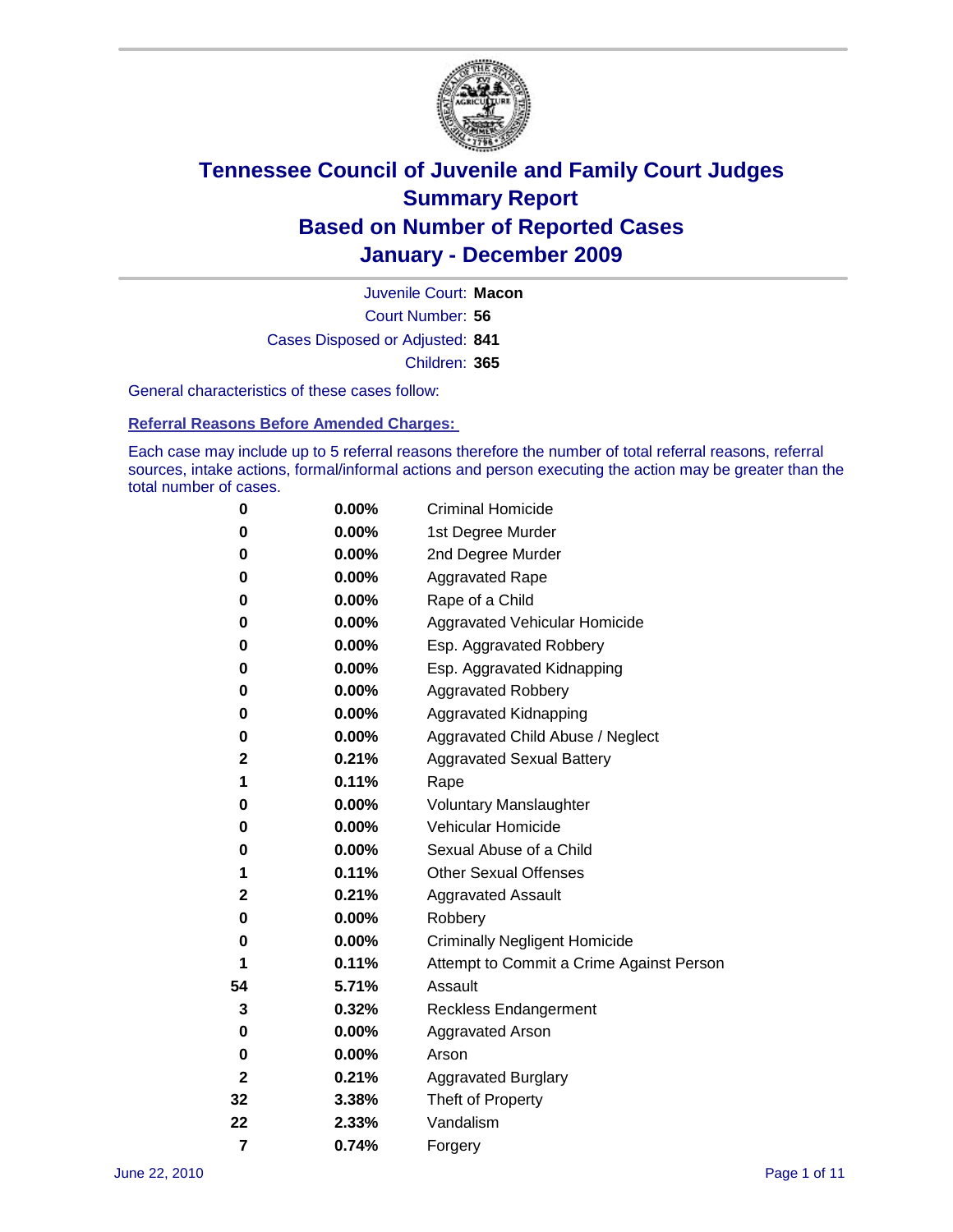

Court Number: **56** Juvenile Court: **Macon** Cases Disposed or Adjusted: **841** Children: **365**

#### **Referral Reasons Before Amended Charges:**

Each case may include up to 5 referral reasons therefore the number of total referral reasons, referral sources, intake actions, formal/informal actions and person executing the action may be greater than the total number of cases.

| 0         | 0.00% | <b>Worthless Checks</b>                                     |
|-----------|-------|-------------------------------------------------------------|
| $\bf{0}$  | 0.00% | Illegal Possession / Fraudulent Use of Credit / Debit Cards |
| 13        | 1.37% | <b>Burglary</b>                                             |
| 0         | 0.00% | Unauthorized Use of a Vehicle                               |
| 1         | 0.11% | <b>Cruelty to Animals</b>                                   |
| 0         | 0.00% | Sale of Controlled Substances                               |
| 12        | 1.27% | <b>Other Drug Offenses</b>                                  |
| 16        | 1.69% | <b>Possession of Controlled Substances</b>                  |
| 1         | 0.11% | <b>Criminal Attempt</b>                                     |
| 0         | 0.00% | Carrying Weapons on School Property                         |
| 0         | 0.00% | Unlawful Carrying / Possession of a Weapon                  |
| 6         | 0.63% | <b>Evading Arrest</b>                                       |
| 0         | 0.00% | Escape                                                      |
| 2         | 0.21% | Driving Under Influence (DUI)                               |
| 21        | 2.22% | Possession / Consumption of Alcohol                         |
| 2         | 0.21% | Resisting Stop, Frisk, Halt, Arrest or Search               |
| 0         | 0.00% | <b>Aggravated Criminal Trespass</b>                         |
| 1         | 0.11% | Harassment                                                  |
| 4         | 0.42% | Failure to Appear                                           |
| 2         | 0.21% | Filing a False Police Report                                |
| 0         | 0.00% | Criminal Impersonation                                      |
| 4         | 0.42% | <b>Disorderly Conduct</b>                                   |
| 8         | 0.85% | <b>Criminal Trespass</b>                                    |
| 0         | 0.00% | <b>Public Intoxication</b>                                  |
| 0         | 0.00% | Gambling                                                    |
| 71        | 7.51% | <b>Traffic</b>                                              |
| 18        | 1.90% | <b>Local Ordinances</b>                                     |
| $\pmb{0}$ | 0.00% | Violation of Wildlife Regulations                           |
| 1         | 0.11% | Contempt of Court                                           |
| 87        | 9.20% | Violation of Probation                                      |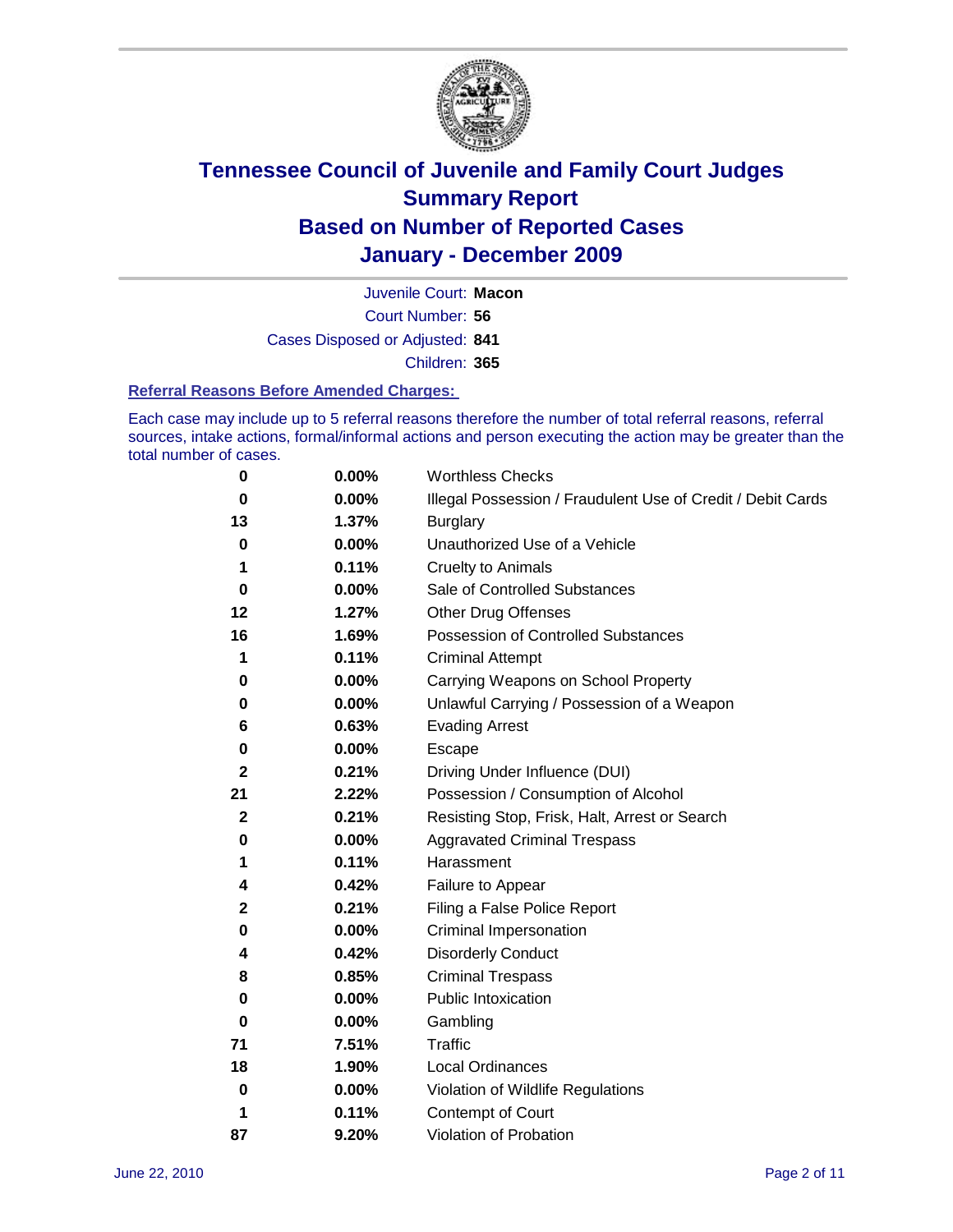

Court Number: **56** Juvenile Court: **Macon** Cases Disposed or Adjusted: **841** Children: **365**

#### **Referral Reasons Before Amended Charges:**

Each case may include up to 5 referral reasons therefore the number of total referral reasons, referral sources, intake actions, formal/informal actions and person executing the action may be greater than the total number of cases.

| 0        | 0.00%    | Violation of Aftercare                 |
|----------|----------|----------------------------------------|
| 6        | 0.63%    | Unruly Behavior                        |
| 44       | 4.65%    | Truancy                                |
| 13       | 1.37%    | In-State Runaway                       |
| 1        | 0.11%    | Out-of-State Runaway                   |
| 35       | 3.70%    | Possession of Tobacco Products         |
| 0        | $0.00\%$ | Violation of a Valid Court Order       |
|          | 0.11%    | Violation of Curfew                    |
| 0        | $0.00\%$ | Sexually Abused Child                  |
| $\bf{0}$ | 0.00%    | <b>Physically Abused Child</b>         |
| 447      | 47.25%   | Dependency / Neglect                   |
| 0        | 0.00%    | <b>Termination of Parental Rights</b>  |
| 0        | 0.00%    | <b>Violation of Pretrial Diversion</b> |
| 0        | 0.00%    | Violation of Informal Adjustment       |
|          | 0.11%    | <b>Judicial Review</b>                 |
| 0        | $0.00\%$ | <b>Administrative Review</b>           |
| 0        | 0.00%    | <b>Foster Care Review</b>              |
|          | 0.11%    | Custody                                |
| 0        | 0.00%    | Visitation                             |
| 0        | 0.00%    | Paternity / Legitimation               |
| 0        | 0.00%    | <b>Child Support</b>                   |
| 0        | 0.00%    | <b>Request for Medical Treatment</b>   |
| 0        | 0.00%    | <b>Consent to Marry</b>                |
| 0        | 0.00%    | Other                                  |
| 946      | 100.00%  | <b>Total Referrals</b>                 |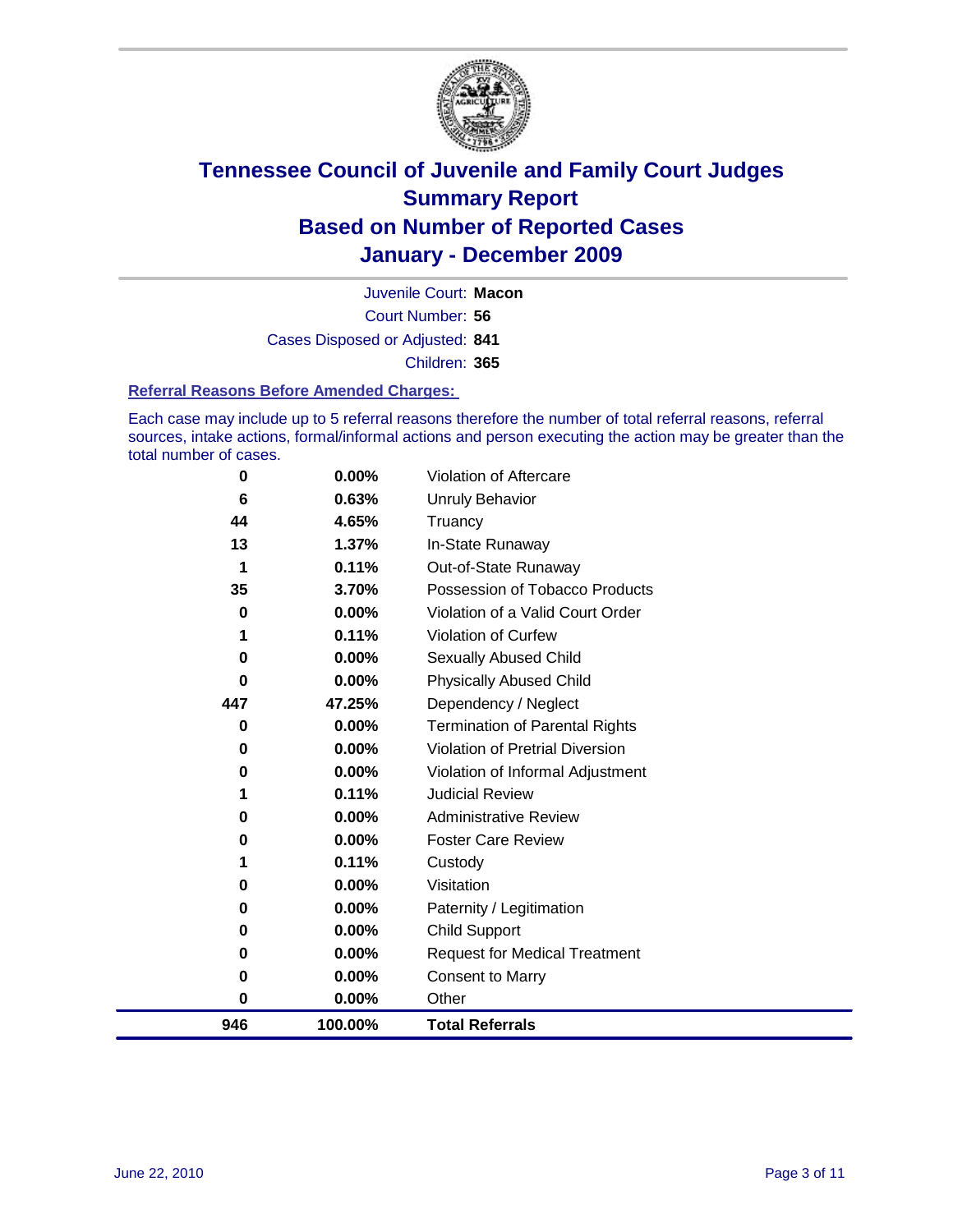

|                            |                                 | Juvenile Court: Macon             |
|----------------------------|---------------------------------|-----------------------------------|
|                            |                                 | Court Number: 56                  |
|                            | Cases Disposed or Adjusted: 841 |                                   |
|                            |                                 | Children: 365                     |
| <b>Referral Sources: 1</b> |                                 |                                   |
| 301                        | 31.82%                          | Law Enforcement                   |
| 11                         | 1.16%                           | Parents                           |
| 4                          | 0.42%                           | <b>Relatives</b>                  |
| 0                          | $0.00\%$                        | Self                              |
| 71                         | 7.51%                           | School                            |
| 0                          | 0.00%                           | <b>CSA</b>                        |
| 442                        | 46.72%                          | <b>DCS</b>                        |
| 23                         | 2.43%                           | <b>Other State Department</b>     |
| $\bf{0}$                   | $0.00\%$                        | <b>District Attorney's Office</b> |
| 47                         | 4.97%                           | <b>Court Staff</b>                |
| 0                          | $0.00\%$                        | Social Agency                     |
| $\bf{0}$                   | 0.00%                           | <b>Other Court</b>                |
| 46                         | 4.86%                           | Victim                            |
| 1                          | 0.11%                           | Child & Parent                    |
| 0                          | 0.00%                           | Hospital                          |
| 0                          | 0.00%                           | Unknown                           |
| 0                          | 0.00%                           | Other                             |

### **Age of Child at Referral: 2**

| 365 | 100.00%  | <b>Total Child Count</b> |
|-----|----------|--------------------------|
| 0   | $0.00\%$ | Unknown                  |
| 0   | 0.00%    | Ages 19 and Over         |
| 90  | 24.66%   | Ages 17 through 18       |
| 109 | 29.86%   | Ages 15 through 16       |
| 43  | 11.78%   | Ages 13 through 14       |
| 16  | 4.38%    | Ages 11 through 12       |
| 107 | 29.32%   | Ages 10 and Under        |
|     |          |                          |

<sup>1</sup> If different than number of Referral Reasons (946), verify accuracy of your court's data.

**100.00% Total Referral Sources**

<sup>2</sup> One child could be counted in multiple categories, verify accuracy of your court's data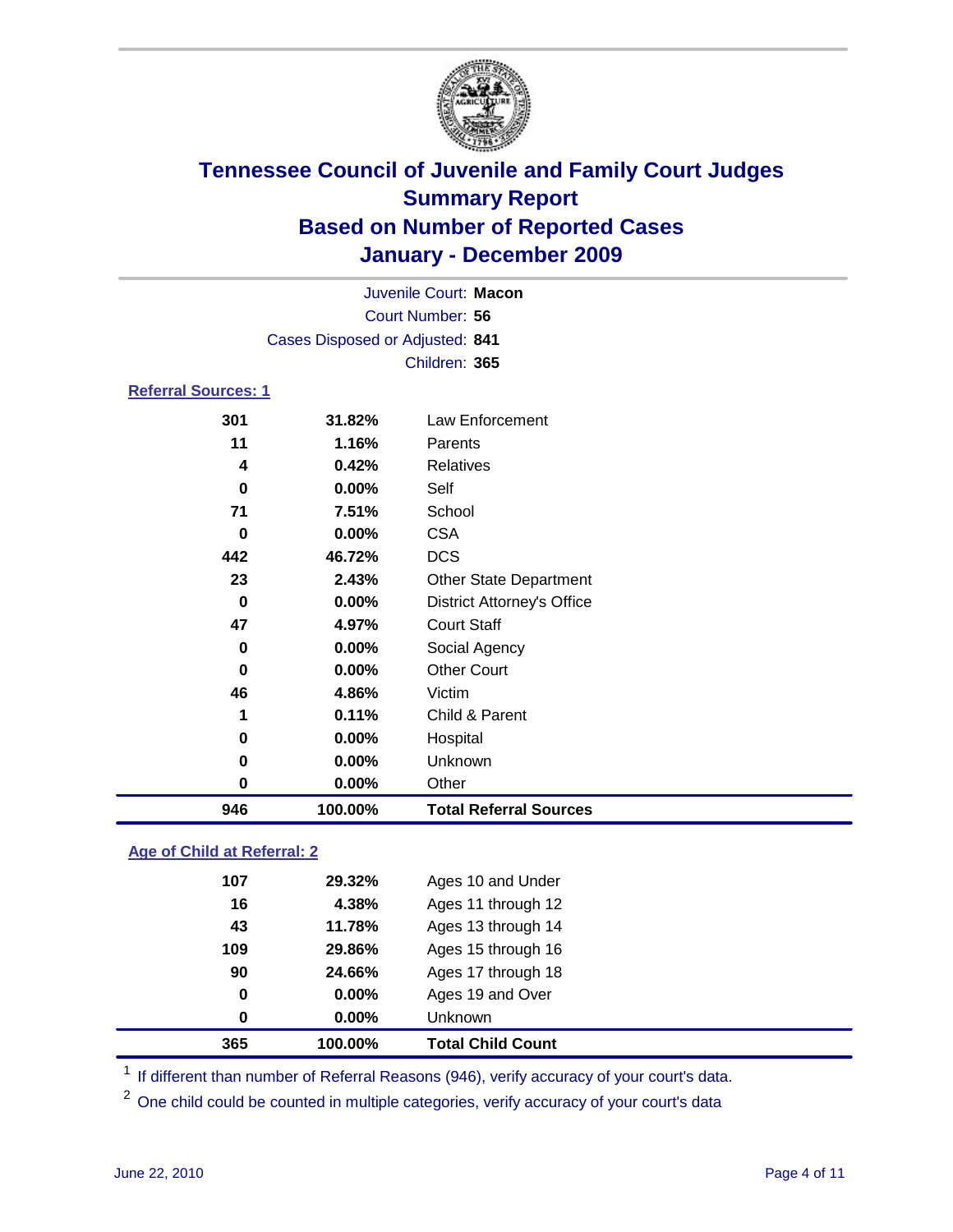

| Juvenile Court: Macon                   |                                 |                          |  |  |
|-----------------------------------------|---------------------------------|--------------------------|--|--|
| Court Number: 56                        |                                 |                          |  |  |
|                                         | Cases Disposed or Adjusted: 841 |                          |  |  |
|                                         |                                 | Children: 365            |  |  |
| Sex of Child: 1                         |                                 |                          |  |  |
| 202                                     | 55.34%                          | Male                     |  |  |
| 155                                     | 42.47%                          | Female                   |  |  |
| 8                                       | 2.19%                           | Unknown                  |  |  |
| 365                                     | 100.00%                         | <b>Total Child Count</b> |  |  |
| Race of Child: 1                        |                                 |                          |  |  |
| 353                                     | 96.71%                          | White                    |  |  |
| $\mathbf{2}$                            | 0.55%                           | African American         |  |  |
| $\mathbf 0$                             | 0.00%                           | Native American          |  |  |
| 0                                       | 0.00%                           | Asian                    |  |  |
| $\mathbf 2$                             | 0.55%                           | Mixed                    |  |  |
| 8                                       | 2.19%                           | Unknown                  |  |  |
| 365                                     | 100.00%                         | <b>Total Child Count</b> |  |  |
| <b>Hispanic Origin: 1</b>               |                                 |                          |  |  |
| 27                                      | 7.40%                           | Yes                      |  |  |
| 330                                     | 90.41%                          | <b>No</b>                |  |  |
| 8                                       | 2.19%                           | Unknown                  |  |  |
| 365                                     | 100.00%                         | <b>Total Child Count</b> |  |  |
| <b>School Enrollment of Children: 1</b> |                                 |                          |  |  |
| 288                                     | 78.90%                          | Yes                      |  |  |
| 71                                      | 19.45%                          | No                       |  |  |
| 6                                       | 1.64%                           | Unknown                  |  |  |
| 365                                     | 100.00%                         | <b>Total Child Count</b> |  |  |

One child could be counted in multiple categories, verify accuracy of your court's data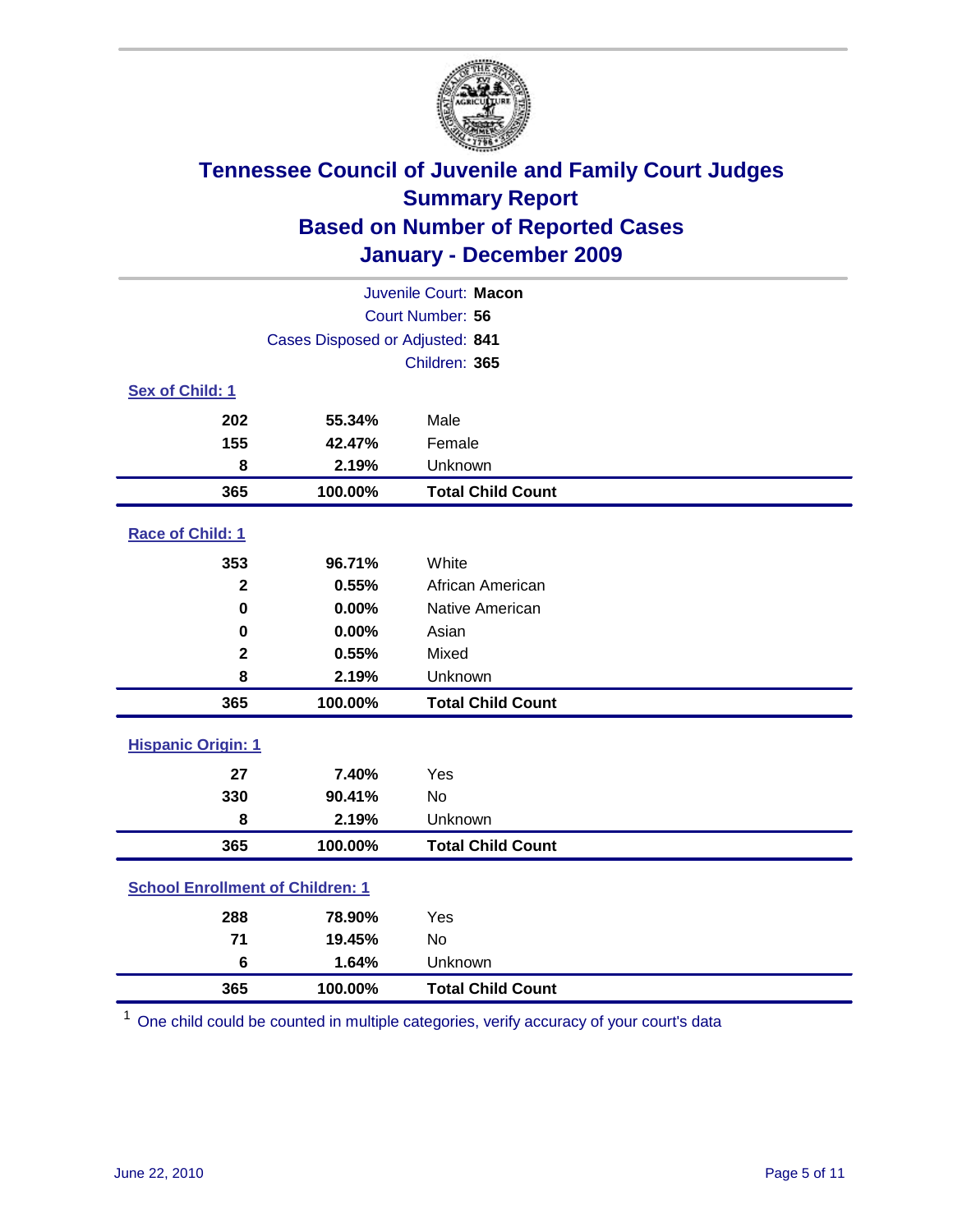

Court Number: **56** Juvenile Court: **Macon** Cases Disposed or Adjusted: **841** Children: **365**

#### **Living Arrangement of Child at Time of Referral: 1**

| 365          | 100.00%  | <b>Total Child Count</b>     |
|--------------|----------|------------------------------|
| 0            | 0.00%    | Other                        |
| 5            | 1.37%    | Unknown                      |
| 1            | 0.27%    | Independent                  |
| 0            | $0.00\%$ | In an Institution            |
| 1            | 0.27%    | In a Residential Center      |
| 1            | 0.27%    | In a Group Home              |
| 50           | 13.70%   | With Foster Family           |
| 0            | $0.00\%$ | With Adoptive Parents        |
| 51           | 13.97%   | <b>With Relatives</b>        |
| 21           | 5.75%    | With Father                  |
| 124          | 33.97%   | <b>With Mother</b>           |
| $\mathbf{2}$ | 0.55%    | With Mother and Stepfather   |
| 0            | $0.00\%$ | With Father and Stepmother   |
| 109          | 29.86%   | With Both Biological Parents |
|              |          |                              |

#### **Type of Detention: 2**

| 841              | 100.00%  | <b>Total Detention Count</b> |
|------------------|----------|------------------------------|
| $\boldsymbol{0}$ | $0.00\%$ | Other                        |
| 841              | 100.00%  | Does Not Apply               |
| 0                | $0.00\%$ | <b>Unknown</b>               |
| 0                | 0.00%    | <b>Psychiatric Hospital</b>  |
| 0                | 0.00%    | Jail - No Separation         |
| 0                | $0.00\%$ | Jail - Partial Separation    |
| 0                | $0.00\%$ | Jail - Complete Separation   |
| 0                | 0.00%    | Juvenile Detention Facility  |
| 0                | $0.00\%$ | Non-Secure Placement         |
|                  |          |                              |

<sup>1</sup> One child could be counted in multiple categories, verify accuracy of your court's data

<sup>2</sup> If different than number of Cases (841) verify accuracy of your court's data.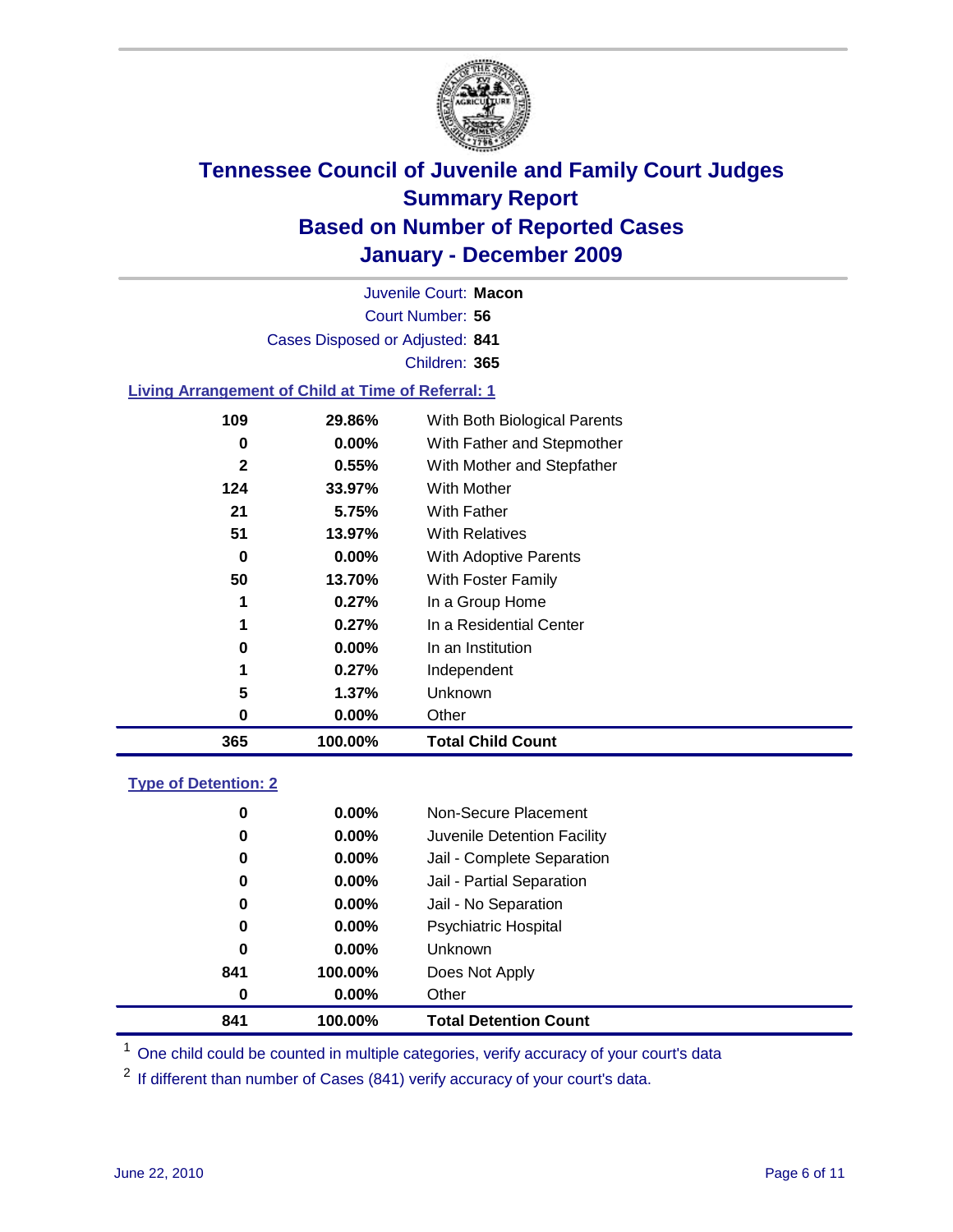

| Juvenile Court: Macon                              |                                 |                                      |  |  |  |
|----------------------------------------------------|---------------------------------|--------------------------------------|--|--|--|
|                                                    | Court Number: 56                |                                      |  |  |  |
|                                                    | Cases Disposed or Adjusted: 841 |                                      |  |  |  |
|                                                    |                                 | Children: 365                        |  |  |  |
| <b>Placement After Secure Detention Hearing: 1</b> |                                 |                                      |  |  |  |
| 0                                                  | 0.00%                           | Returned to Prior Living Arrangement |  |  |  |
| $\bf{0}$                                           | 0.00%                           | Juvenile Detention Facility          |  |  |  |
| 0                                                  | 0.00%                           | Jail                                 |  |  |  |
| 0                                                  | 0.00%                           | Shelter / Group Home                 |  |  |  |
| 0                                                  | 0.00%                           | <b>Foster Family Home</b>            |  |  |  |
| 0                                                  | 0.00%                           | Psychiatric Hospital                 |  |  |  |
| 0                                                  | 0.00%                           | Unknown                              |  |  |  |
| 841                                                | 100.00%                         | Does Not Apply                       |  |  |  |
| $\bf{0}$                                           | 0.00%                           | Other                                |  |  |  |
| 841                                                | 100.00%                         | <b>Total Placement Count</b>         |  |  |  |
| <b>Intake Actions: 2</b>                           |                                 |                                      |  |  |  |
| 940                                                | 99.37%                          | <b>Petition Filed</b>                |  |  |  |
| 5                                                  | 0.53%                           | <b>Motion Filed</b>                  |  |  |  |
| 0                                                  | 0.00%                           | <b>Citation Processed</b>            |  |  |  |
| 0                                                  | 0.00%                           | Notification of Paternity Processed  |  |  |  |
| 1                                                  | 0.11%                           | Scheduling of Judicial Review        |  |  |  |
| $\bf{0}$                                           | 0.00%                           | Scheduling of Administrative Review  |  |  |  |
| $\bf{0}$                                           | 0.00%                           | Scheduling of Foster Care Review     |  |  |  |
| 0                                                  | 0.00%                           | Unknown                              |  |  |  |
|                                                    |                                 |                                      |  |  |  |
| 0                                                  | 0.00%                           | Does Not Apply                       |  |  |  |

<sup>1</sup> If different than number of Cases (841) verify accuracy of your court's data.

**100.00% Total Intake Count**

<sup>2</sup> If different than number of Referral Reasons (946), verify accuracy of your court's data.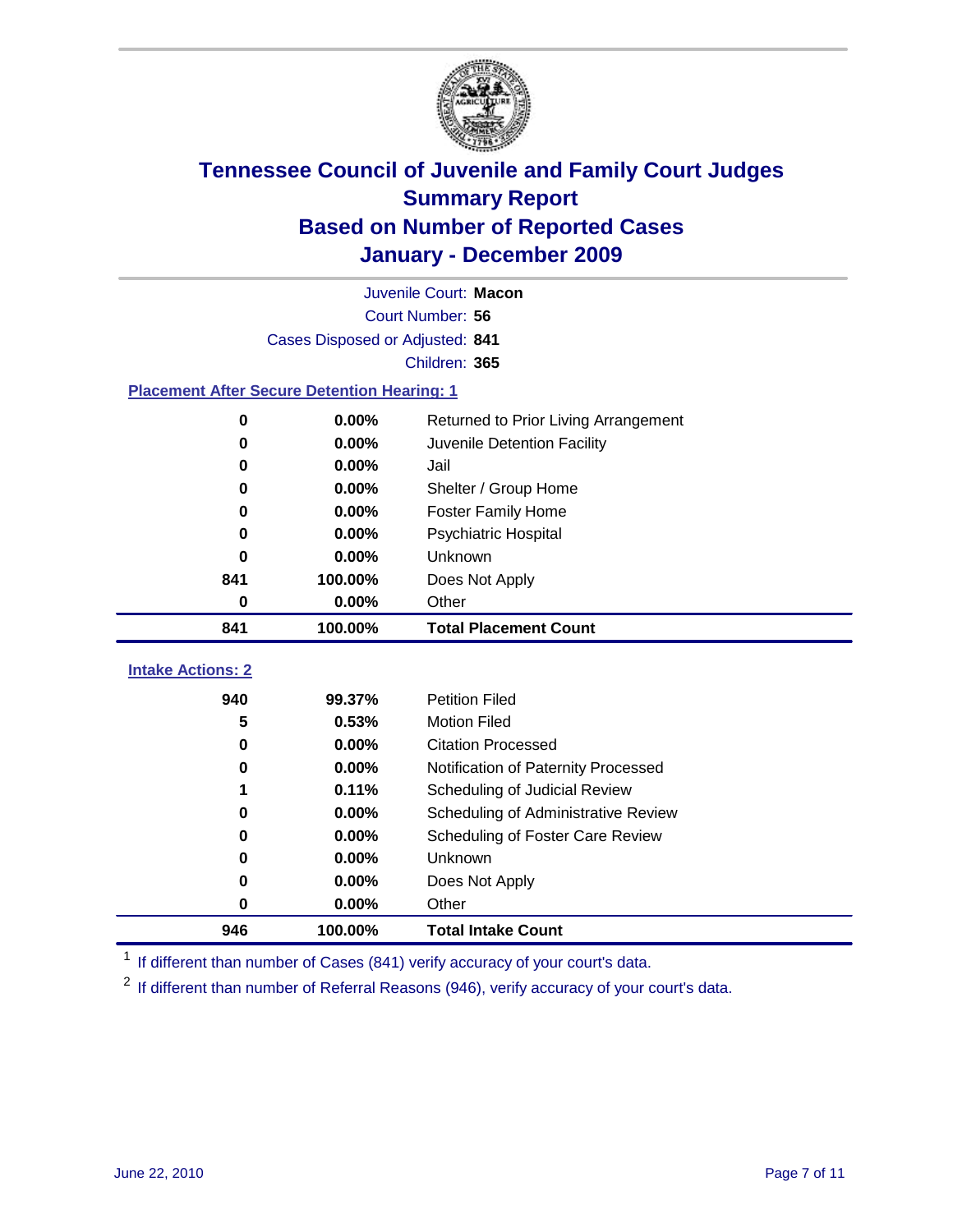

Court Number: **56** Juvenile Court: **Macon** Cases Disposed or Adjusted: **841** Children: **365**

#### **Last Grade Completed by Child: 1**

| 62                                      | 16.99%  | Too Young for School         |  |
|-----------------------------------------|---------|------------------------------|--|
| 0                                       | 0.00%   | Preschool                    |  |
| 12                                      | 3.29%   | Kindergarten                 |  |
| 5                                       | 1.37%   | 1st Grade                    |  |
| 13                                      | 3.56%   | 2nd Grade                    |  |
| 8                                       | 2.19%   | 3rd Grade                    |  |
| $\mathbf{2}$                            | 0.55%   | 4th Grade                    |  |
| 7                                       | 1.92%   | 5th Grade                    |  |
| 9                                       | 2.47%   | 6th Grade                    |  |
| 18                                      | 4.93%   | 7th Grade                    |  |
| 41                                      | 11.23%  | 8th Grade                    |  |
| 54                                      | 14.79%  | 9th Grade                    |  |
| 54                                      | 14.79%  | 10th Grade                   |  |
| 72                                      | 19.73%  | 11th Grade                   |  |
| $\mathbf 0$                             | 0.00%   | 12th Grade                   |  |
| 0                                       | 0.00%   | Non-Graded Special Ed        |  |
| 0                                       | 0.00%   | <b>GED</b>                   |  |
| 1                                       | 0.27%   | Graduated                    |  |
| 0                                       | 0.00%   | <b>Never Attended School</b> |  |
| 7                                       | 1.92%   | Unknown                      |  |
| $\mathbf 0$                             | 0.00%   | Other                        |  |
| 365                                     | 100.00% | <b>Total Child Count</b>     |  |
| <b>Enrolled in Special Education: 1</b> |         |                              |  |

| 365                                      | 100.00%  | <b>Total Child Count</b> |  |  |
|------------------------------------------|----------|--------------------------|--|--|
|                                          | $1.92\%$ | <b>Unknown</b>           |  |  |
| 357                                      | 97.81%   | No                       |  |  |
|                                          | 0.27%    | Yes                      |  |  |
| <u>Einvilled in Opecial Education. T</u> |          |                          |  |  |

One child could be counted in multiple categories, verify accuracy of your court's data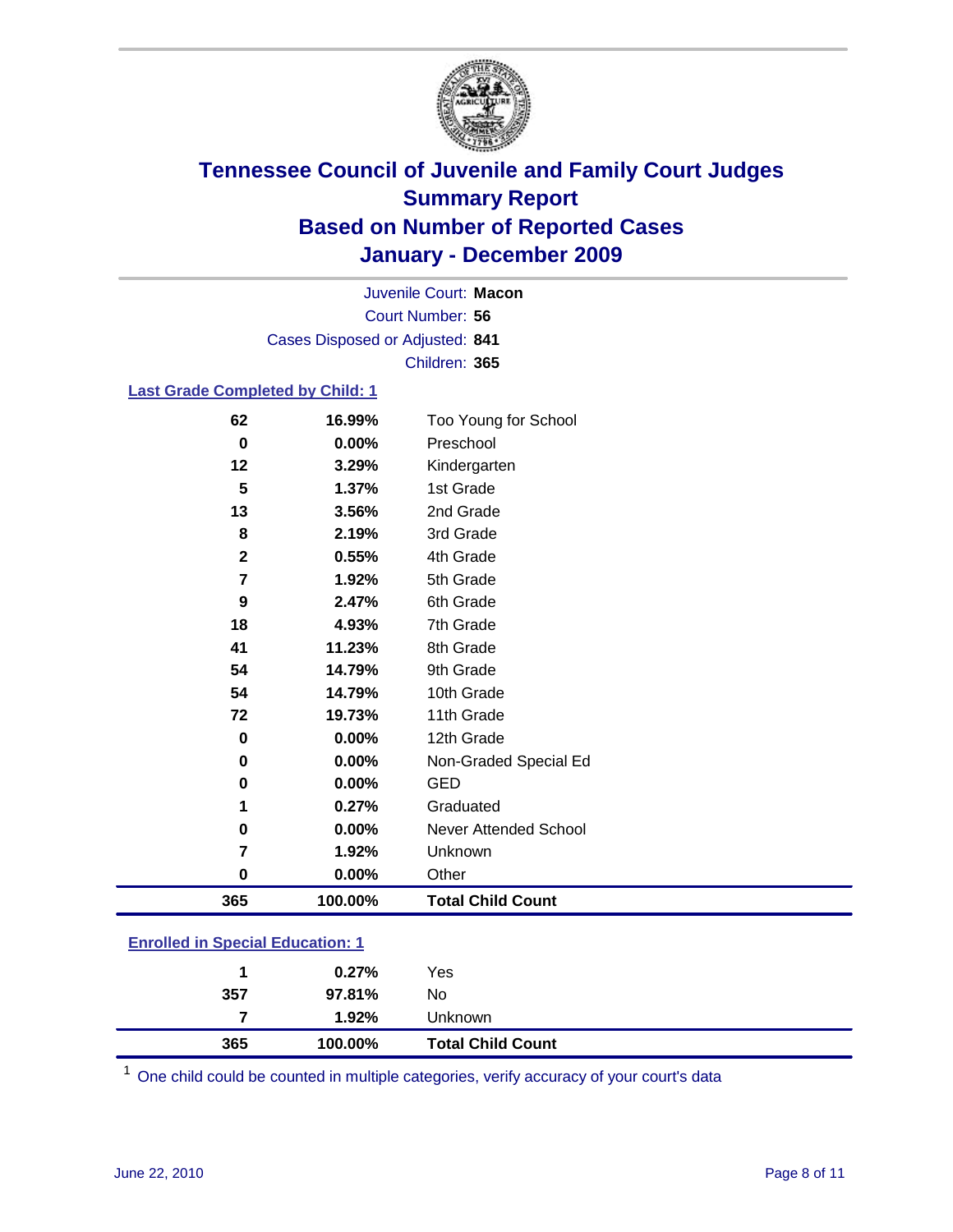

|     |                                 | Juvenile Court: Macon     |  |  |  |
|-----|---------------------------------|---------------------------|--|--|--|
|     |                                 | Court Number: 56          |  |  |  |
|     | Cases Disposed or Adjusted: 841 |                           |  |  |  |
|     |                                 | Children: 365             |  |  |  |
|     | <b>Action Executed By: 1</b>    |                           |  |  |  |
| 946 | 100.00%                         | Judge                     |  |  |  |
| 0   | $0.00\%$                        | Referee                   |  |  |  |
| 0   | $0.00\%$                        | <b>YSO</b>                |  |  |  |
| 0   | 0.00%                           | Other                     |  |  |  |
| 0   | 0.00%                           | Unknown                   |  |  |  |
| 946 | 100.00%                         | <b>Total Action Count</b> |  |  |  |

### **Formal / Informal Actions: 1**

| 121 | 12.79%   | Dismissed                                        |
|-----|----------|--------------------------------------------------|
| 1   | 0.11%    | Retired / Nolle Prosequi                         |
| 154 | 16.28%   | <b>Complaint Substantiated Delinquent</b>        |
| 54  | 5.71%    | <b>Complaint Substantiated Status Offender</b>   |
| 41  | 4.33%    | <b>Complaint Substantiated Dependent/Neglect</b> |
| 0   | $0.00\%$ | <b>Complaint Substantiated Abused</b>            |
| 0   | $0.00\%$ | <b>Complaint Substantiated Mentally III</b>      |
| 0   | $0.00\%$ | Informal Adjustment                              |
| 0   | $0.00\%$ | <b>Pretrial Diversion</b>                        |
| 0   | $0.00\%$ | <b>Transfer to Adult Court Hearing</b>           |
| 0   | $0.00\%$ | Charges Cleared by Transfer to Adult Court       |
| 108 | 11.42%   | <b>Special Proceeding</b>                        |
| 4   | 0.42%    | <b>Review Concluded</b>                          |
| 463 | 48.94%   | Case Held Open                                   |
| 0   | $0.00\%$ | Other                                            |
| 0   | $0.00\%$ | Unknown                                          |
| 946 | 100.00%  | <b>Total Action Count</b>                        |

<sup>1</sup> If different than number of Referral Reasons (946), verify accuracy of your court's data.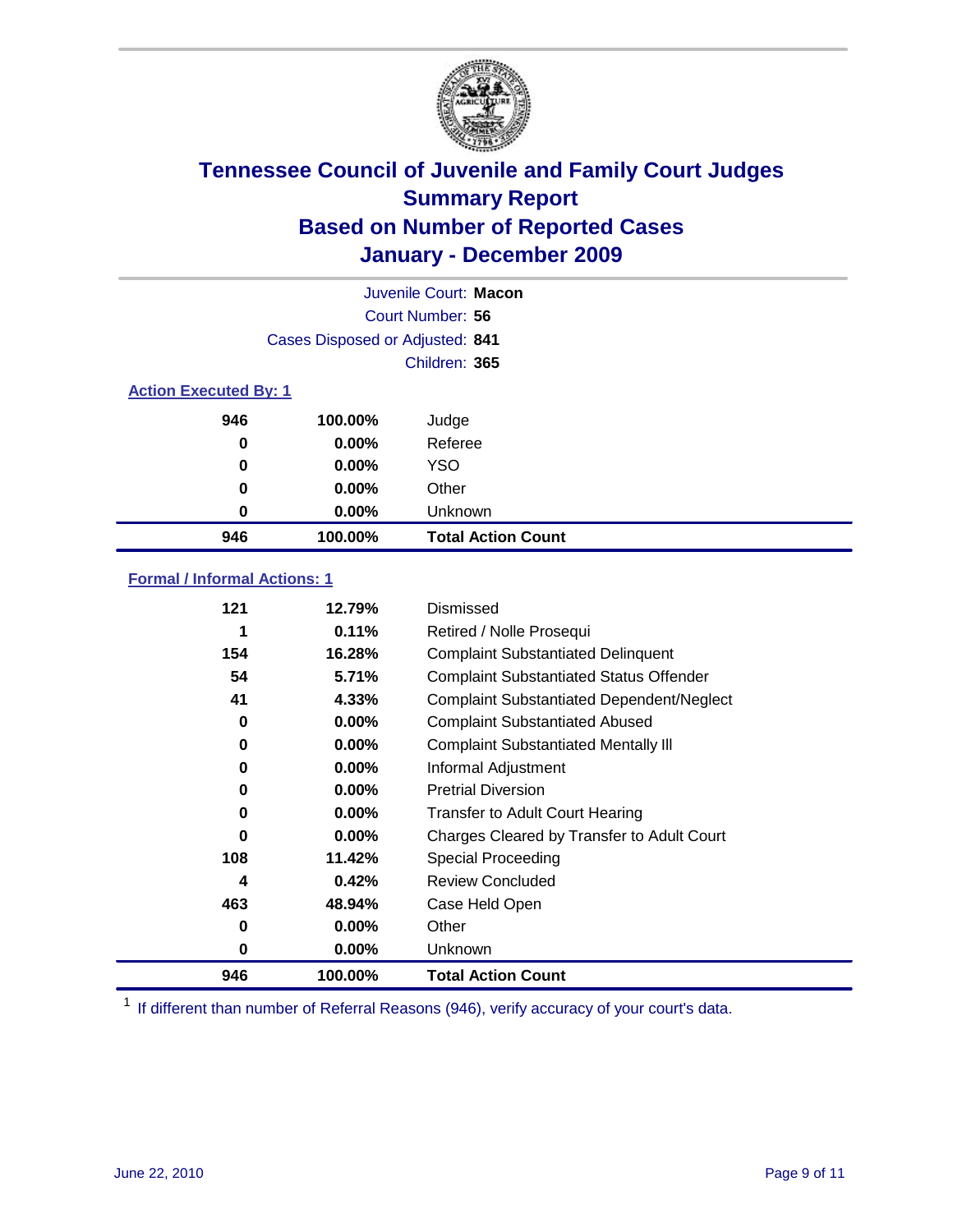

|                       |                                 | Juvenile Court: Macon                                 |
|-----------------------|---------------------------------|-------------------------------------------------------|
|                       |                                 | Court Number: 56                                      |
|                       | Cases Disposed or Adjusted: 841 |                                                       |
|                       |                                 | Children: 365                                         |
| <b>Case Outcomes:</b> |                                 | There can be multiple outcomes for one child or case. |
| 100                   | 5.93%                           | <b>Case Dismissed</b>                                 |
| 5                     | 0.30%                           | Case Retired or Nolle Prosequi                        |
| 0                     | 0.00%                           | Warned / Counseled                                    |
| 543                   | 32.23%                          | <b>Held Open For Review</b>                           |
| 48                    | 2.85%                           | Supervision / Probation to Juvenile Court             |
| 17                    | 1.01%                           | <b>Probation to Parents</b>                           |
| 0                     | 0.00%                           | Referral to Another Entity for Supervision / Service  |
| 14                    | 0.83%                           | Referred for Mental Health Counseling                 |
| 20                    | 1.19%                           | Referred for Alcohol and Drug Counseling              |
| 1                     | 0.06%                           | <b>Referred to Alternative School</b>                 |
| 0                     | 0.00%                           | Referred to Private Child Agency                      |
| 18                    | 1.07%                           | Referred to Defensive Driving School                  |
| 11                    | 0.65%                           | Referred to Alcohol Safety School                     |
| 4                     | 0.24%                           | Referred to Juvenile Court Education-Based Program    |
| 16                    | 0.95%                           | Driver's License Held Informally                      |
| 0                     | 0.00%                           | <b>Voluntary Placement with DMHMR</b>                 |
| 0                     | 0.00%                           | <b>Private Mental Health Placement</b>                |
| 0                     | 0.00%                           | <b>Private MR Placement</b>                           |
| 0                     | 0.00%                           | Placement with City/County Agency/Facility            |
| 2                     | 0.12%                           | Placement with Relative / Other Individual            |
| 143                   | 8.49%                           | Fine                                                  |
| 14                    | 0.83%                           | <b>Public Service</b>                                 |
| 12                    | 0.71%                           | Restitution                                           |
| 0                     | 0.00%                           | <b>Runaway Returned</b>                               |
| 34                    | 2.02%                           | No Contact Order                                      |
| 0                     | 0.00%                           | Injunction Other than No Contact Order                |
| 1                     | 0.06%                           | <b>House Arrest</b>                                   |
| 0                     | 0.00%                           | <b>Court Defined Curfew</b>                           |
| 0                     | 0.00%                           | Dismissed from Informal Adjustment                    |
| 0                     | 0.00%                           | <b>Dismissed from Pretrial Diversion</b>              |
| 0                     | 0.00%                           | Released from Probation                               |
| 0                     | 0.00%                           | <b>Transferred to Adult Court</b>                     |
| 0                     | $0.00\%$                        | <b>DMHMR Involuntary Commitment</b>                   |